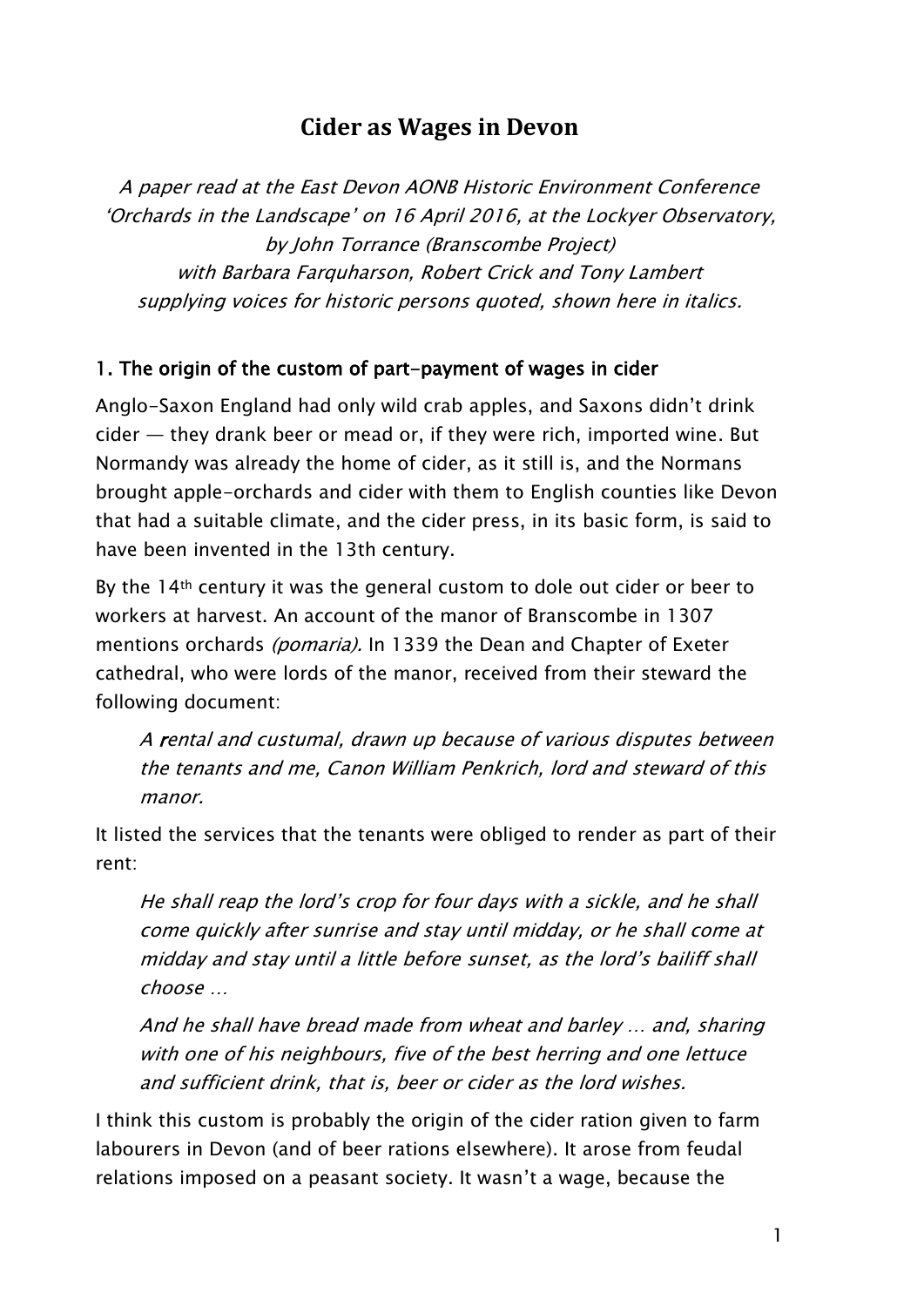villeins, or unfree tenants, were obliged to give labour to the manor, unpaid, for a specified period. But during that period they and their labour belonged to the lord, and the lord was obliged to feed them.

By Elizabethan times, Devon had become a land of small farms. Large manorial estates had been parcelled out as tenant farms, some former villein holdings had grown into copyhold farms, and common land had been enclosed and leased to tenant farmers. The descendants of dispossessed villeins became day-labourers, and a statute of 1563 required county justices to fix maximum farm wages. The way this was done shows that the custom of providing free food and drink persisted, but now it was treated as part of wages.

In 1594 the Devon justices fixed the maximum wage of farm workers at 7d a day without meat and drink from November 1st to February 2nd, and at 8d a day for the rest of the year. But where meat and drink were provided, the rates were fixed at 3d and 4d for the two periods. At harvest, men working long hours might earn up to  $1/-$  a day, or 6d with food and drink.

Not all farm labourers were day-labourers. The replacement of manorial estates by small farms meant that many men and women farm servants now lived in. Their wages also were fixed, but at higher rates, and clothes were provided as well as board and lodging, and they benefited generally from living in a better household.

### 2. Devon Colic

In the  $17<sup>th</sup>$  and  $18<sup>th</sup>$  centuries people in Devon, but especially farm workers, suffered from a mysterious illness. Symptoms were severe stomach pains, leading in extreme cases to blindness, madness, even death. It was called Devon Colic, and was usually blamed on the acidity of cider, especially on drinking too much of it. Its real cause was discovered in 1767 by the queen's physician, Sir George Baker, who wrote

Devon colic interested me because I'm a Devon man: my father was vicar of Modbury. I had noticed that the symptoms were identical with those of lead poisoning. Being therefore, in the month of October 1766, at Exeter, I procured some of the expressed juice of apples, as it flowed from a cider-press, lined with Lead, in the parish of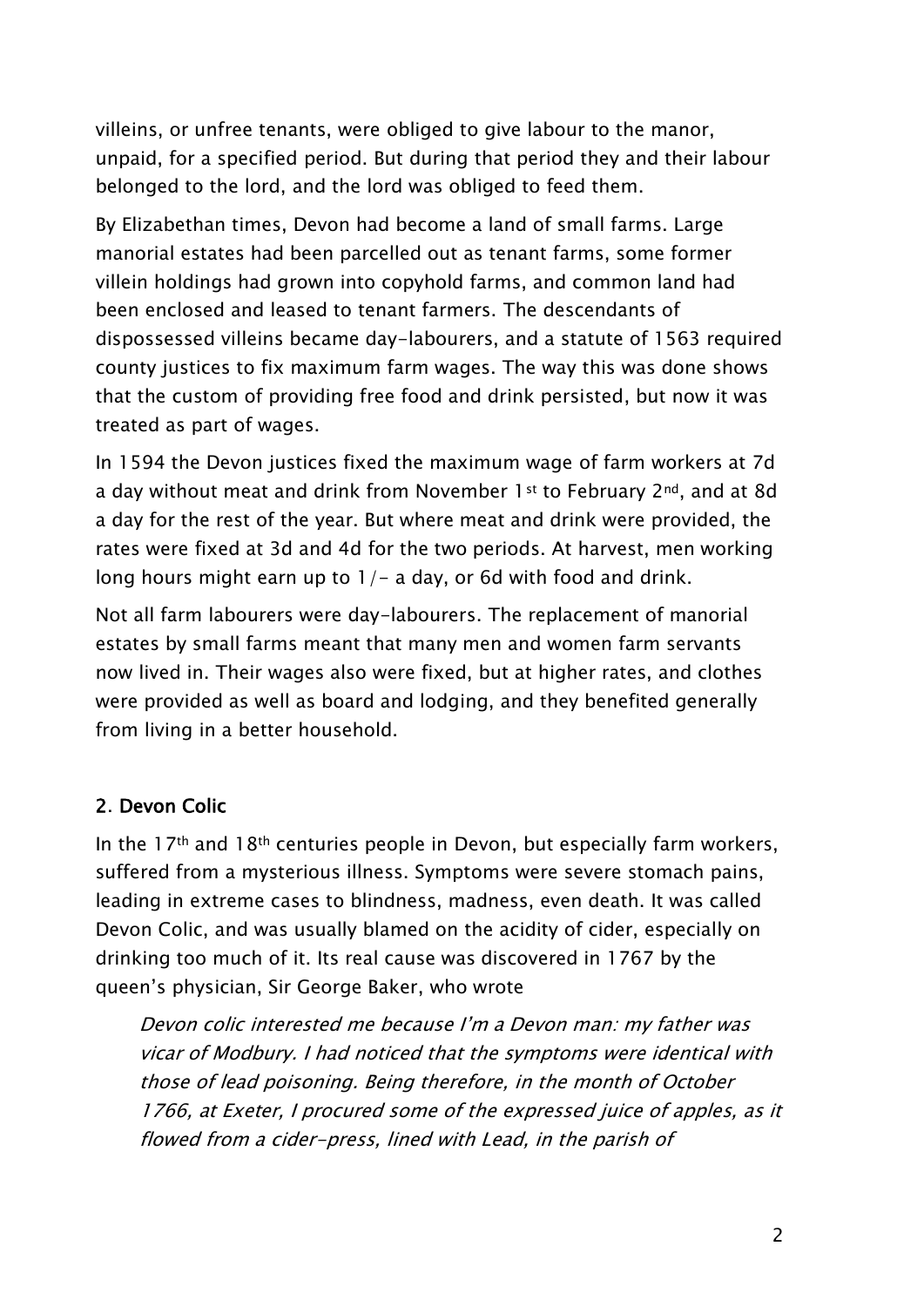Alphington. On this I made and repeated several experiments which entirely satisfied me that it contained a solution of Lead.

I made four more experiments in London, with the assistance of a chemist. And in order to leave the matter entirely without doubt, an extract from 18 common quart bottles of Devonshire cider that had been in my cellar for more than three months, was prepared. This extract, being essayed with the black flux, a quantity of lead, weighing four grains and a half, was found at the bottom of the crucible.

Lead was used to caulk or line cider presses in Devon, but not elsewhere, and not everywhere in Devon. In the mid C18 Devon produced about 170,000 hogsheads of cider a year (over 10 million gallons). It cost 2d or 3d a gallon 'at the pound's mouth' and labourers earned 7s a week, with a daily winter allowance of 2 quarts of cider when working, and 3-4 quarts during haymaking and harvest. This was more than enough to produce chronic lead poisoning. When lead caulking stopped, Devon colic disappeared. But that was the only blessing for farm workers in a period of increasing hardship.

## 3. Moral effects of cider

Cider drinking was perceived to have other ill effects beside colic. Here's William Marshall, son of a Yorkshire farmer, who published his book *Rural* Economy of the West of England in 1805. He took a dim view of it:

The drunkenness, dissoluteness of manners, and the dishonesty of the lower classes might well be referred, in whole or in great part, to the baleful effects of cider; which workmen of every description make a merit of stealing: and what is noticeable, the effects of cider, on working people appears to be different from that of malt liquor. Give a Kentish man a pint of ale, and it seems to invigorate his whole frame: he falls to his work again, with redoubled spirit. But give a Devonshire man as much, or twice as much cider, and it appears to unbrace and relax, rather than to give cheerfulness and energy to his exertions.

Crying up beer against cider was a stock ploy of those who derided Devon as backward, just as praising cider was a point of Devonian pride.

By the 19<sup>th</sup> century the temperance movement, advancing hand-in-hand with Methodism and other varieties of bible Christianity, was targeting cider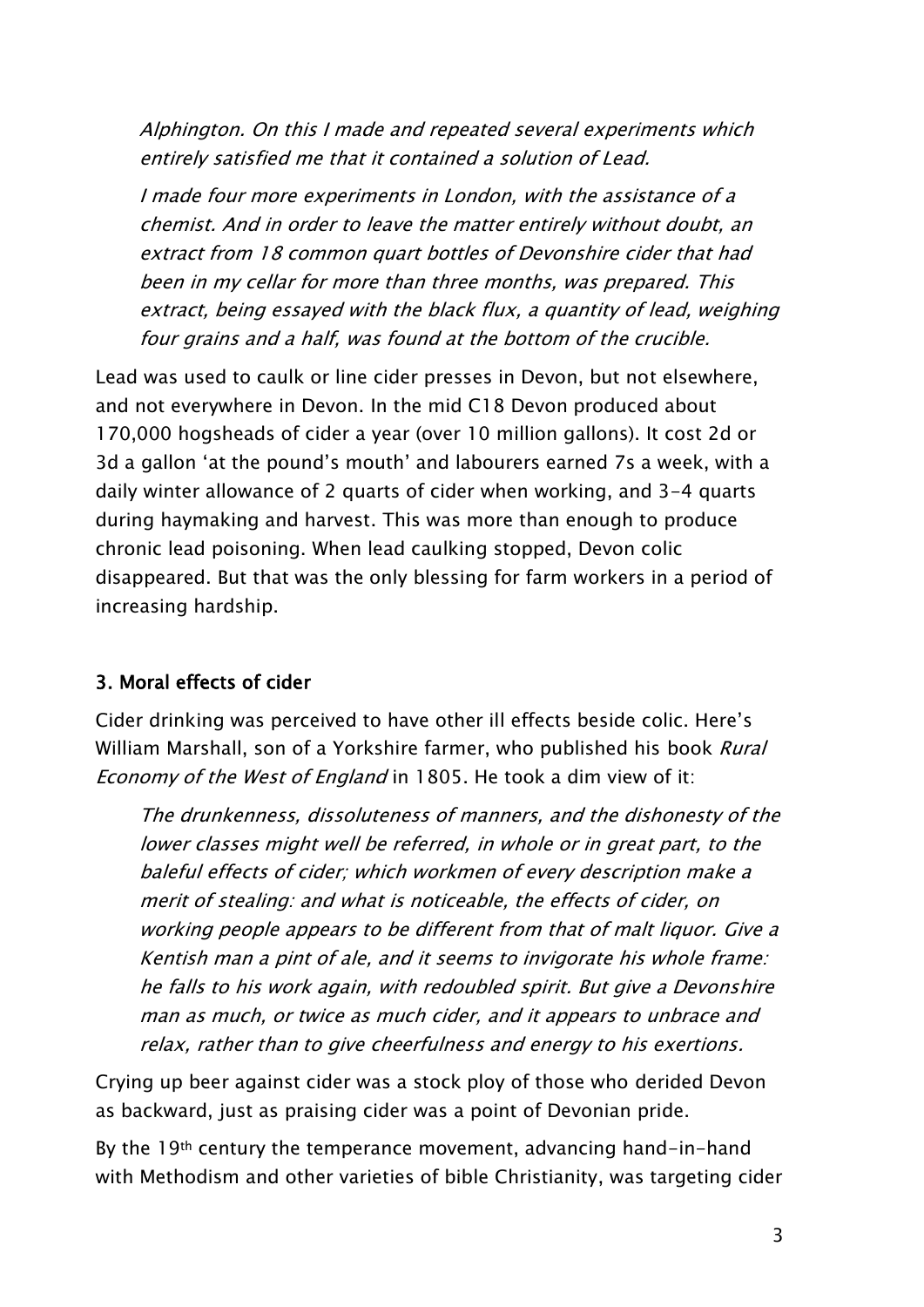rations on Devon farms. In 1838, a farmer wrote to The Western Temperance Advocate, published in Plymouth, reporting

… a successful trial of the principle of Abstinence, during harvesting, by my own men, who gathered in about 70 acres of hay, 64 acres of corn, besides shearing upwards of 400 sheep without the aid of alcoholic drinks … At first, some of the men seemed to think it would be quite impossible; however, on its being explained, to them, that the money would be shared amongst them  $-$  that is, the saving in expense in comparison with former years — they made no objection; and, after the harvest, they all expressed their great satisfaction.

And William Edgcumbe, a labourer and teetotaller, claimed

I was shearing 11 days — sometimes with others who used these liquors and sometimes with those who did not; in the former case, the men tried to outdo me, but before the end of the day, by my steady progress, I was before any of them and, as to doing the work, they all allowed that my sheep were shorn well; and I was very comfortable.

A farmer near Tiverton told the Western Times that tea was just as good a lubricant as cider:

I let my grass to be cut at five shillings an acre, and nine quarts of cider, and this quantity was drunk by a man in doing the work in a day. And I employ a teetotaller who gets 18p for his allowance, reckoning the cider to be worth 2d a quart, and the mistress supplies him with tea to his contentment. He stands to his work quite as well on tea as on cider.

### 4. Poverty and low wages

Preachers of abstinence and salvation railed at the drunkenness of farm workers, but the day-labourer's basic problem was poverty. Listen to W. G. Hoskins:

In the 200 years between 1594 and 1796 his money-wages had only risen from 8d a day to a shilling for the greater part of the year, a rise of 50%. But the cost of living had trebled during the same period … Those who lived in were much better off… [They were] as well off as their Elizabethan forebears had been, but the day-labourer and his family were incomparably worse off.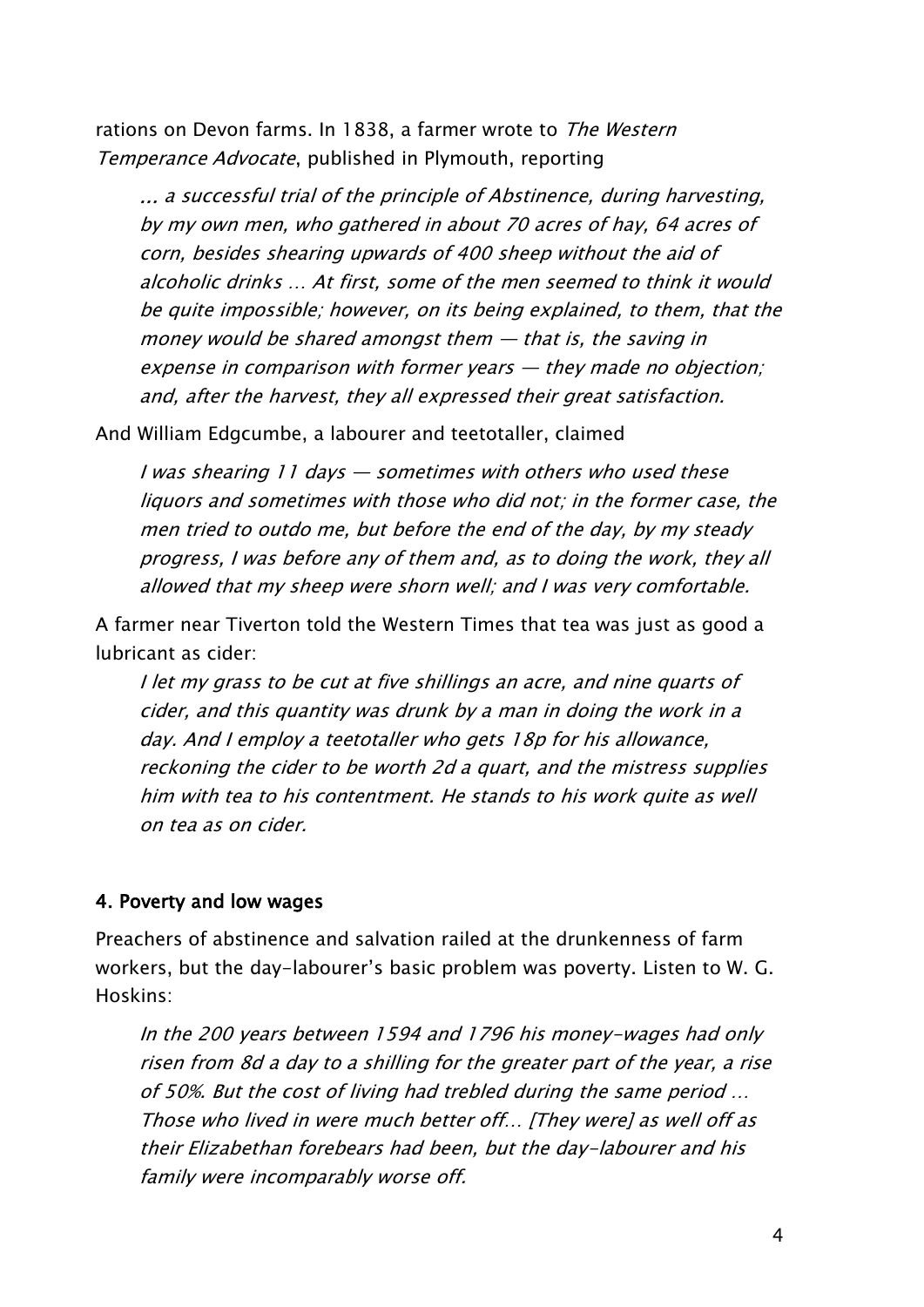Rural poverty worsened dramatically towards the 1830s. The 'Swing riots' and smashing of threshing machines in 1830 were brutally punished, in Devon as elsewhere.

It was the practice in Devon for parish overseers to place pauper children as apprentices with farmers. In 1843 the Poor Law Commissioners reported on the treatment of women and children in agriculture, and found that some Devon apprentices were treated as little better than slaves. But we also have a glimpse of how such a farm household could be run, cider and all, in a good case. Mrs Tuckett, who farmed her late husband's farm at Dunsford, said:

My house is conducted in the old fashioned Devonshire way. Myself, the servants, and apprentices, all get meals together, and all have the same things: breakfast, dinner, and supper. Between breakfast and dinner the boys and girls always have luncheon; boys take it out with them into the fields — bread and cheese, and cider in their kegs. Every boy has his keg for cider.

I think that apprentices are better off in all respects than children at home, especially in their moral habits. … Apprenticeship makes boys and girls much better able to conduct themselves after they grow up.

The immediate causes of rural poverty were various — enclosures, rural over-population, tithes collected in cash, the old poor law which allowed farmers to rely on the parish to top up low wages, and so on  $-$  but some agreed with Mr Head, a Herefordshire man who claimed in 1837 that

The money payment of wages is low, because the farmer generally, in addition, supplies his men with two or three quarts of cider a day in winter, and still more in summer. A portion of the man's earnings is thus given in a form that contributes almost exclusively to his gratification.

By the 1850s some landowners and large farmers were substituting money for cider, to set an example. This line of benevolent reform converged with that of temperance campaigners. Low farm wages also began to interest liberal intellectuals. Edward Spender, member of a Liberal parliamentary family, condemned payment in cider in a lecture to the British Association in 1865 on 'The Cider-truck System in some parts of the west of England'. The Statistical Society published his lecture and posted it to Devon MPs.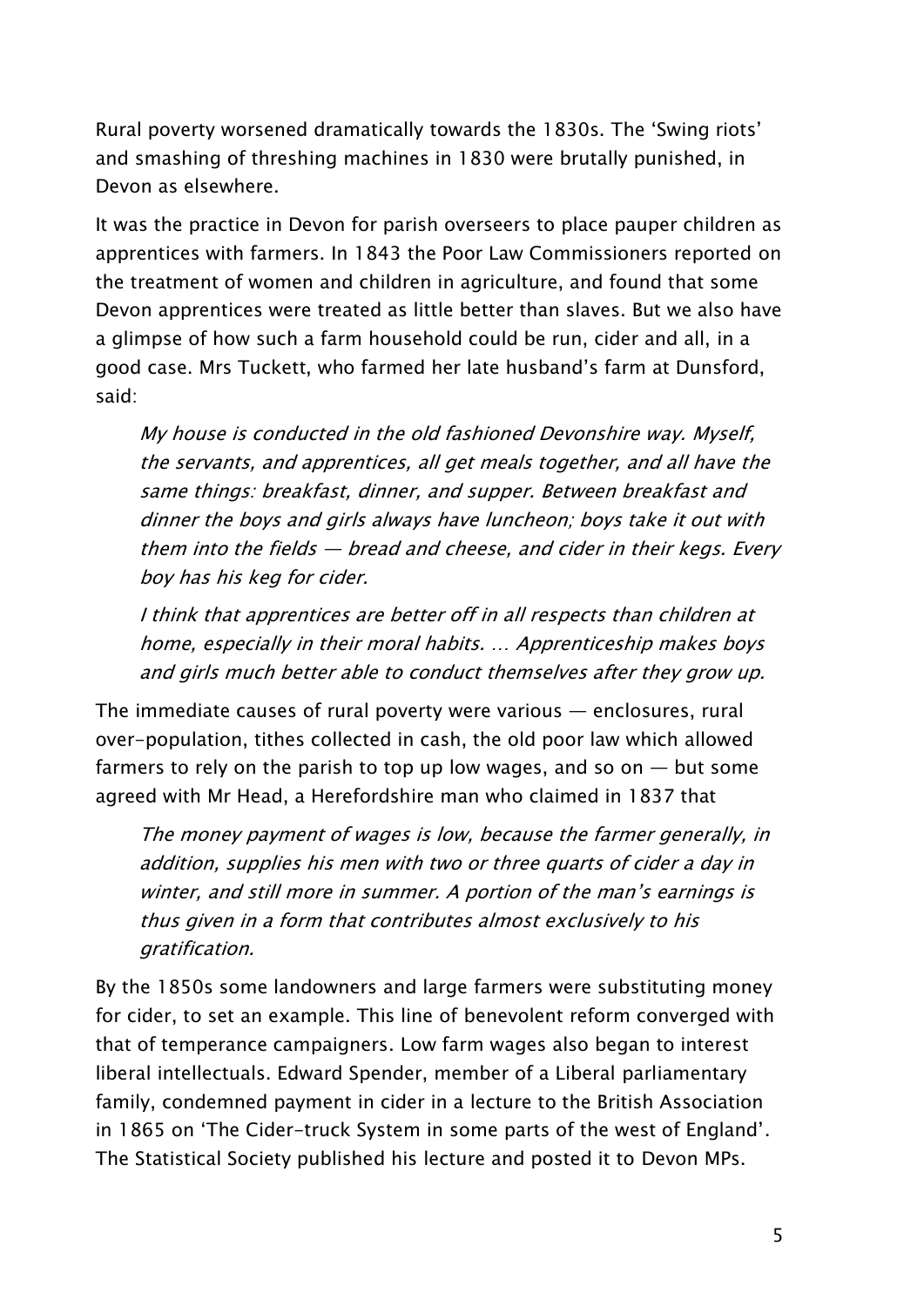A riposte came from Samuel Kekewich, Tory M.P. for South Devon:

Cider is the most wholesome beverage that a labourer can use… The labourer born in this county and used to cider from his earliest years will not drink beer. Indeed, it makes them heavy, sleepy and stupid, whereas cider has a contrary effect. … It is quite true that they often drink too much, but that is not the fault of the farmer, but of the men, who will not work in mowing, reaping or turnip hoeing, unless they have as much as they like to ask for.

As to the payment of wages in cider, you are mistaken in thinking that the farmers insist on this to get rid of their bad cider. The labourers will not have it … It is a mistake to suppose that if the labourer were paid 10s instead of 8s 6d in money and 1s 6d in cider, that the 1s 6d would go in bread and meat. If he was deprived of cider during the hours of labour when he requires it, he would go to the cider shop, one of the worst places of resort, where all the worst people congregate. …

I make no cider, and do not purchase it for my labourers, and therefore I give my labourers 11s per week, but I am sure they would prefer cider.

The most outspoken of these reformers was another member of the Statistical Society, Canon Edward Girdlestone. In 1863 He moved from a Lancashire parish, where the demand for labour in factory towns kept farm wages high, to become vicar of Halberton in North Devon. Shocked by the contrast, he wrote to The Times:

Labourers' wages are 8 or 9 shillings a week, with two or one and a half quarts of cider daily, valued at 2s per week, but much overvalued. Carters and shepherds get 1s. a week more, or else a cottage rent free. The labourer has no privileges whatever. He rents his potato-ground at a high rate. Though fuel is said to be given to him, he really pays its full value by grubbing–up for it in old hedges in after-hours. In wet weather or in sickness his wages entirely cease. The cottages as a rule are not fit to house pigs in. The labourer breakfasts on hot water poured on bread and flavoured with onions; dines on bread and hard cheese at 2d a pound, with cider very washy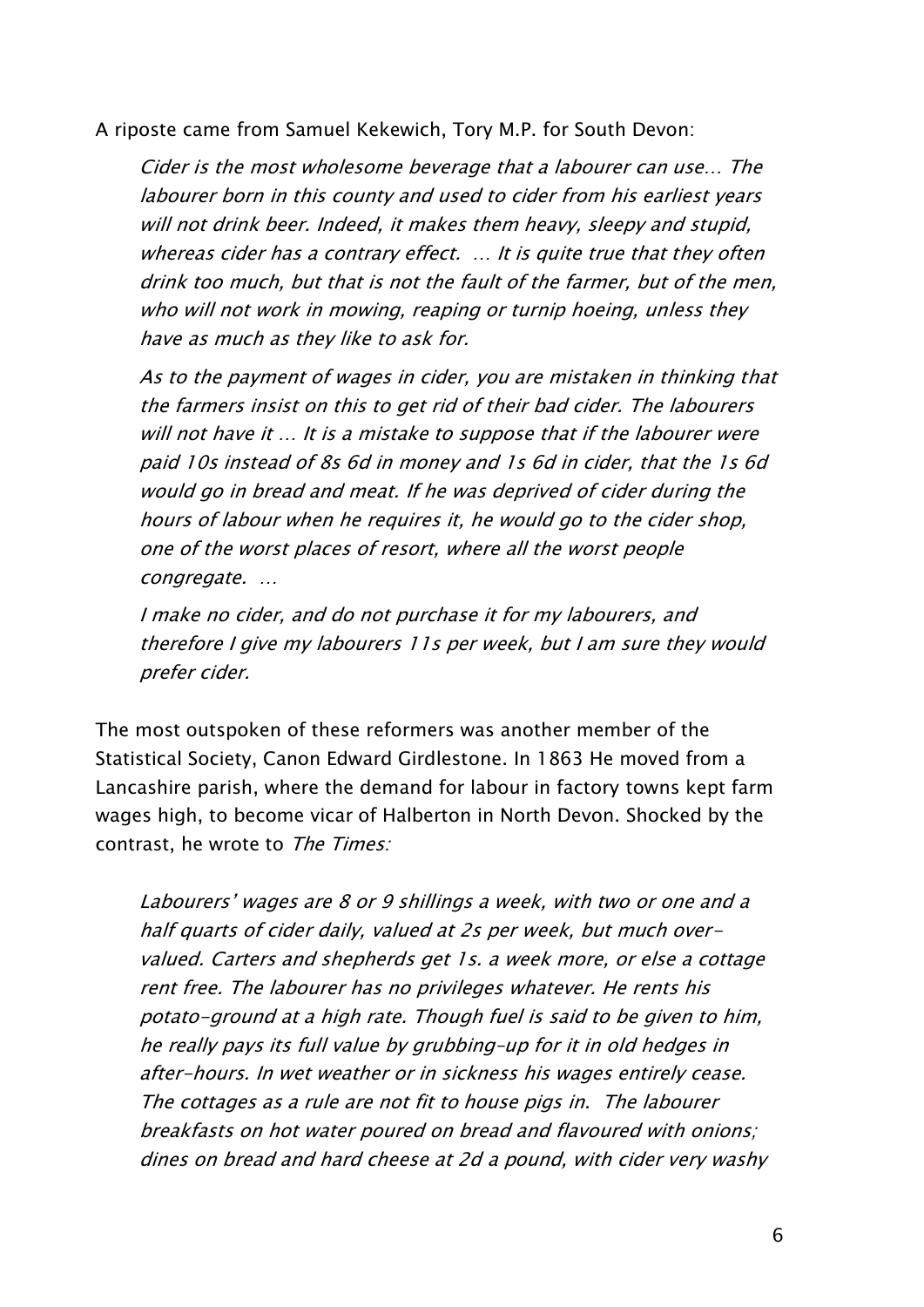and sour, and sups on potatoes or cabbage greased with a tiny bit of fat bacon. He seldom more than sees or smells butcher's meat. He is long-lived, but in the prime of life 'crippled up', i.e. disabled by rheumatism, the result of wet clothes, poor living, and sour cider.

Peter Orlando Hutchinson, writing his history of Sidmouth in the 1870s, also commented on this point:

Some charge the acidity of cider with the prevalence of rheumatism among so many of the farm labourers. Yet such is the force of habit, that they prefer dry cider to sweet, and have frequently told me that they can do a harder day's work on it in the hay and harvest field than upon malt liquor.

One suspects that rheumatism was mainly the result of bad damp housing.

Canon Girdlestone was sure that the solution to low wages in Devon was to reduce the local labour supply by encouraging migration, either to betterpaid jobs elsewhere, or to the colonies. Between 1866 and 1872 he arranged for more than 400 men, two-thirds with families, to move away to better-paid work. Not surprisingly, he incurred the wrath of local farmers who boycotted his church. He also had definite views on payment in cider:

There is a growing feeling among the labourers and farmers of this country against the system. … Though the cider might elevate the labourer it did not strengthen the man, and if he had beef and mutton instead of cider he would be a stronger man, for he would have more muscle and he would be a more powerful and efficient labourer. I would never believe but what a highly skilled and strong labourer would get far higher wages than the mere cider-fed, uneducated man.

In 1870, when Girdlestone addressed the Devon Central Chamber of Agriculture, full of big farmers, the discussion went his way, in favour of substituting money for cider. But farming opinion was divided. In 1871, when Sir Thomas Acland (1809-1898) Liberal MP for North Devon, made the same point as Girdlestone, but he was chided by a farmer called Pidsley at Sowton ploughing match:

I don't agree with Sir Thomas. 12s a week is not equivalent to 10s and liquor!

While another farmer wrote to the Western Times: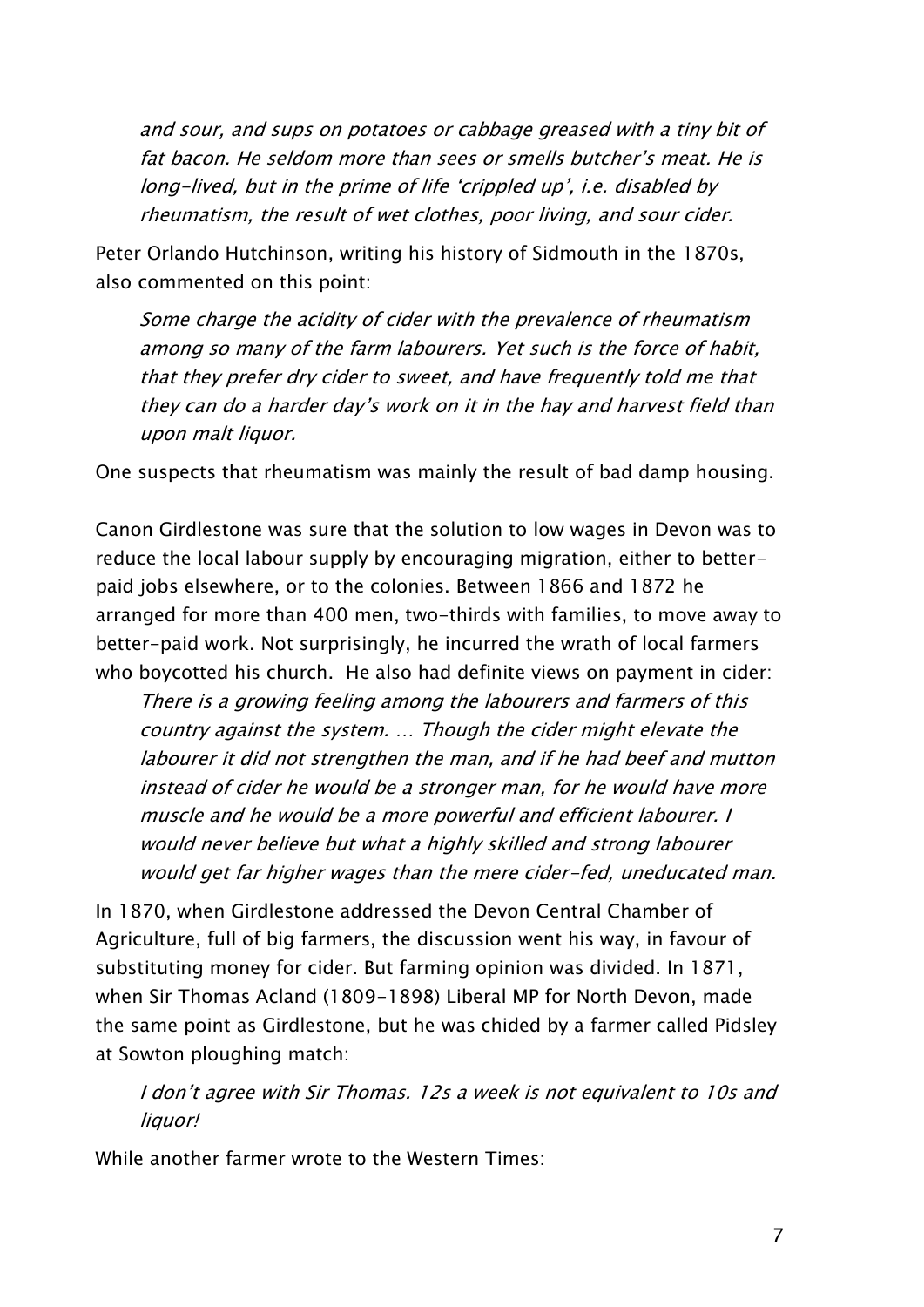I totally disagree with Mr Pidsley's statement … I believe Sir Thomas to be the working man's true friend in this matter.

He said more money wages would mean more choice and less drunkenness. But what did the workers themselves think of all this? Ah, if only we had their voices!

Joseph Arch founded the first National Agricultural Workers' Union in 1872. He addressed a thousand-strong crowd in the market place at Ilminster, mostly labourers and their families. A newspaper reported one farm worker there who certainly thought payment in cider was a poor deal:

Nine shillings a week, no pay if you lose a day's work, no overtime if you work more than a day, only a little wash-gut cider!

Canon Girdlestone supported the Union, unlike the Bishop of Gloucester, who said that Union agitators should be thrown into village ponds. The background to these events was the agricultural depression that began in 1870 and lasted to the end of the century. Farmers couldn't afford to be philanthropic, and workers couldn't afford dues to the Union, which was soon crushed.

Farming was now beginning to be changed by technology, which replaced day-labourers at harvest. In 1874 a long article in the Exeter & Plymouth Gazette described the effect of horse-drawn reaping machines:

They cut down more wheat in a day than 30 or 40 men with sickles did 30 years ago. Labourers must come behind to tie the sheaves and stook them, but women can do it. Each sickle man needed a gallon or gallon and a half of cider a day, besides bread, bacon and cheese. In Devon only a quarter as much cider is consumed now as in the 1840s. Moralists may rejoice at the natural result of all this — less dissipation, fewer quarrels amongst workmen at harvest time, and a diminution of crime. The reaping machine is rapidly becoming a gigantic civiliser.

There was a womens' angle on this, as a farmer's wife explained:

Well, this is a revolution truly, for which the female domestics of every farmer's household will be only too grateful. The labour of flagonfilling every morning at harvest time is hard work, and nasty.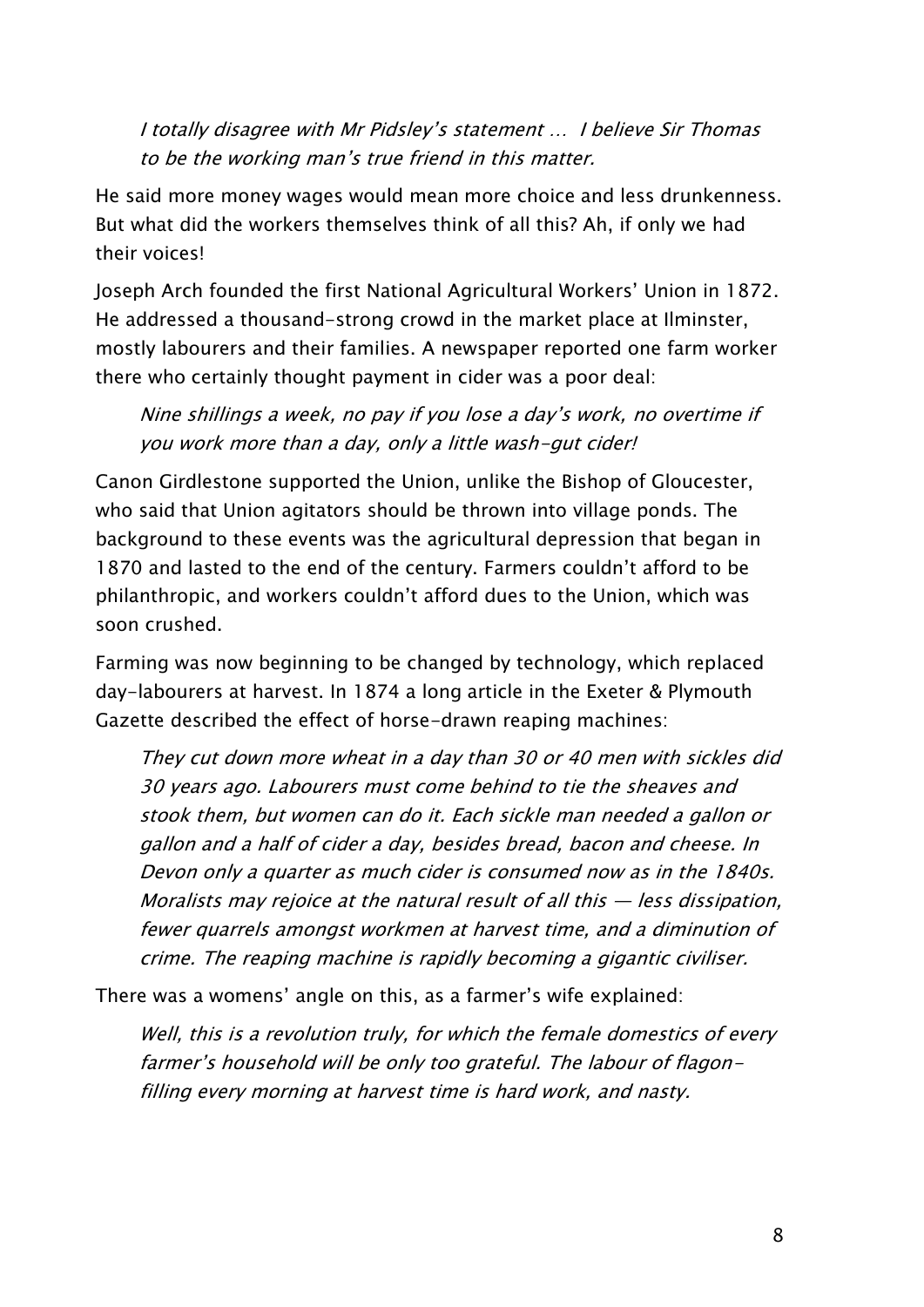### 5. Truck Acts

When Edward Spender used the phrase 'cider-truck system' in 1865 he was being deliberately provocative The truck system was when workers were compelled to take part of their wages in kind, in products sold to them by their employers at the employers' prices. In 1831 a Truck Act banned this abuse in most branches of trade and industry, but a let-out clause allowed food and drink, dressed and consumed under the employer's roof, to be given in lieu of wages. On the strength of this, no attempt had been made to apply the Truck Act to wages paid in cider.

This was changed by the Truck Amendment Act of 1887. Sir Thomas Charles Acland (1842-1919) M.P. son of Sir Thomas, introduced an amendment to prohibit paying wages in cider, with fines for farmers who did so, and the Bill that finally passed allowed part-payment of agricultural workers in food and drink but not in intoxicants.

It's not clear how effective this was, but by now farm labour was becoming scarcer. Canon Girdlestone's trickle of migrants from Devon villages was turning into a flood — to America, the colonies, the South Wales coalfields, and to growing cities and holiday resorts.

More farmers, it seems, were now prepared to count cider as a traditional benefit over and above a decent wage. Farms still grew large quantities of apples and made cider for sale, and the precise status of cider rations for farm workers seems to have been left as a grey area. By the turn of the century farmers sometimes had to advertise for farm workers in newspapers, and by 1915, when military service had further tightened the labour market, farmer Pyle of Talaton, near Ottery St Mary, was offering for

A carter (good) to drive team of shire horses; cottage, garden potato ground, and cider; good wages to suitable man.

## 6. The First World War and after

Payment of wages in cider was brought to an end, like much else, by the First World War. To safeguard the country's food supply, agriculture was regulated by law. Labourers' wages were fixed at 25s a week. In 1917 Sir Francis Acland, nephew of Sir Thomas Charles, wrote to the Western Times: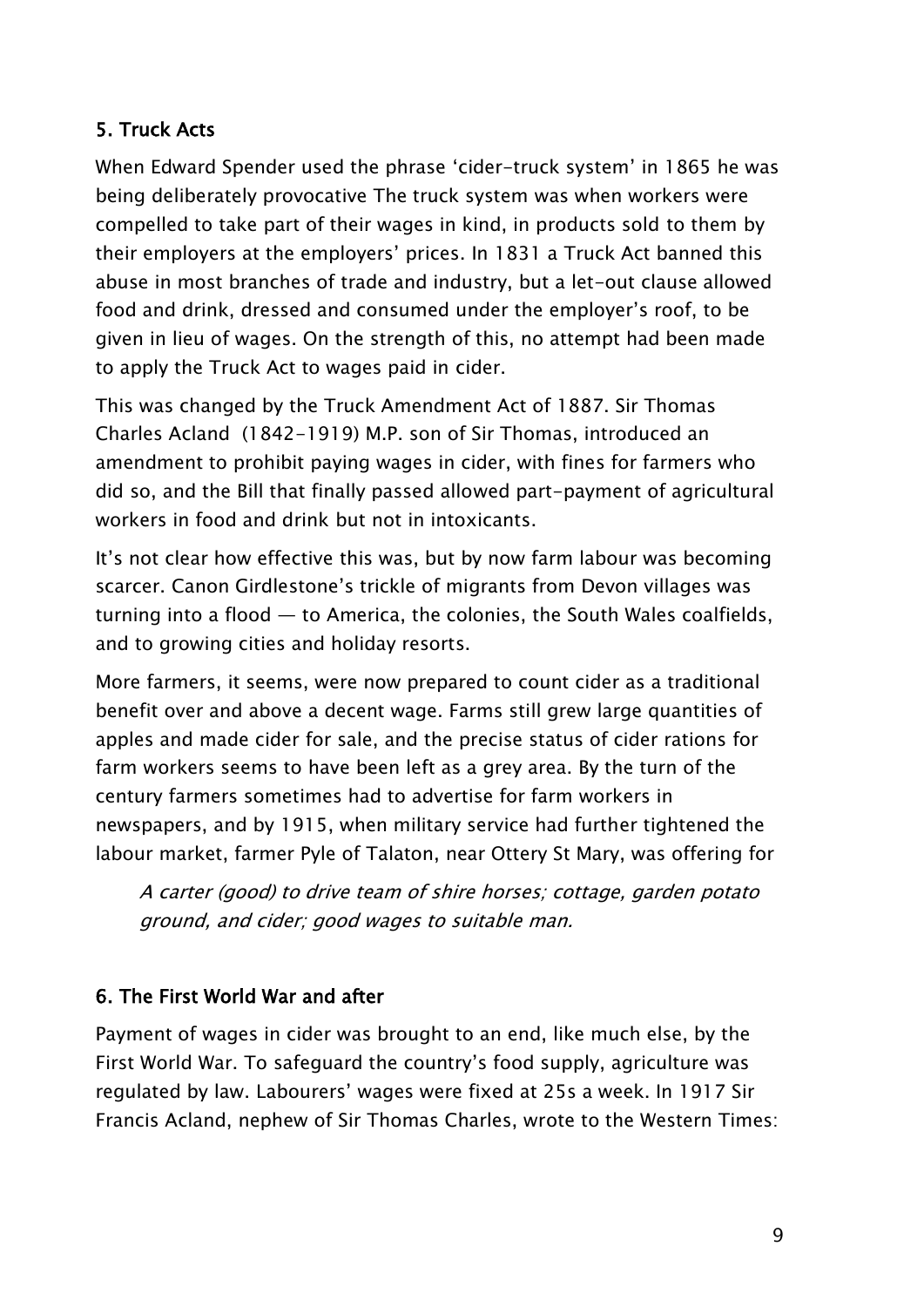Several Farmers' Societies have resolved to make a deduction [from wages] for cider, but this is not advisable. Workers can claim for a shortfall in wages, and benefits not prohibited by law can be counted as wages, at values approved by the Agricultural Wages Board. But deducting for cider is prohibited by the Truck Act of 1887, so it wouldn't be recoverable by workers. They would seek their 25 shillings from another employer.

The same newspaper reported in 1919 that since cider was no longer deductible from wages, farmers were not expected to make more cider than they could sell.

Despite this, the acreage of orchards in Devon increased with cheap railway transport and a growing urban market for cider. Whiteways Cider Factory at Whimple sent cider to London by rail (it also made a cider allowance to its employees). Oral history from Branscombe shows farmers still profiting from this in the 1950s — but also, still giving cider to their workers.

Here's Ron Denning, a farmer:

My orchard at Manor Mill farm produced 1 ton of apples a year for Whiteways. We still gave a firkin to the men at haymaking.

Horace Pike, a labourer, remembered that

Coxes farm used to 'ave a quart a day. Unless you was 'aymakin' or 'arvestin', and you got as much as you wanted then.

And Ralph Cox remembers

At my father's farm at Lower Bulstone, where he still ploughed with horses in the 1950s, the two farmhands would come in the morning, let out the horses to the trough, and then go down to the cellar and drink a pint each from a 56 gallon hogshead of home-made cider. Then they'd take a quart pot each into the fields and another quart home on leaving. None of this was treated as part of their pay.

(They'd finish the day at the Fountain Head, where the back door was kept open for locals to come back after closing time.)

But by now orchards were not being replanted, and in the 1960s farmers received grants for grubbing up old orchards and converting to cereals. Since then Devon has lost 60% of its orchards. So, does free cider for farm workers survive anywhere, I wonder?